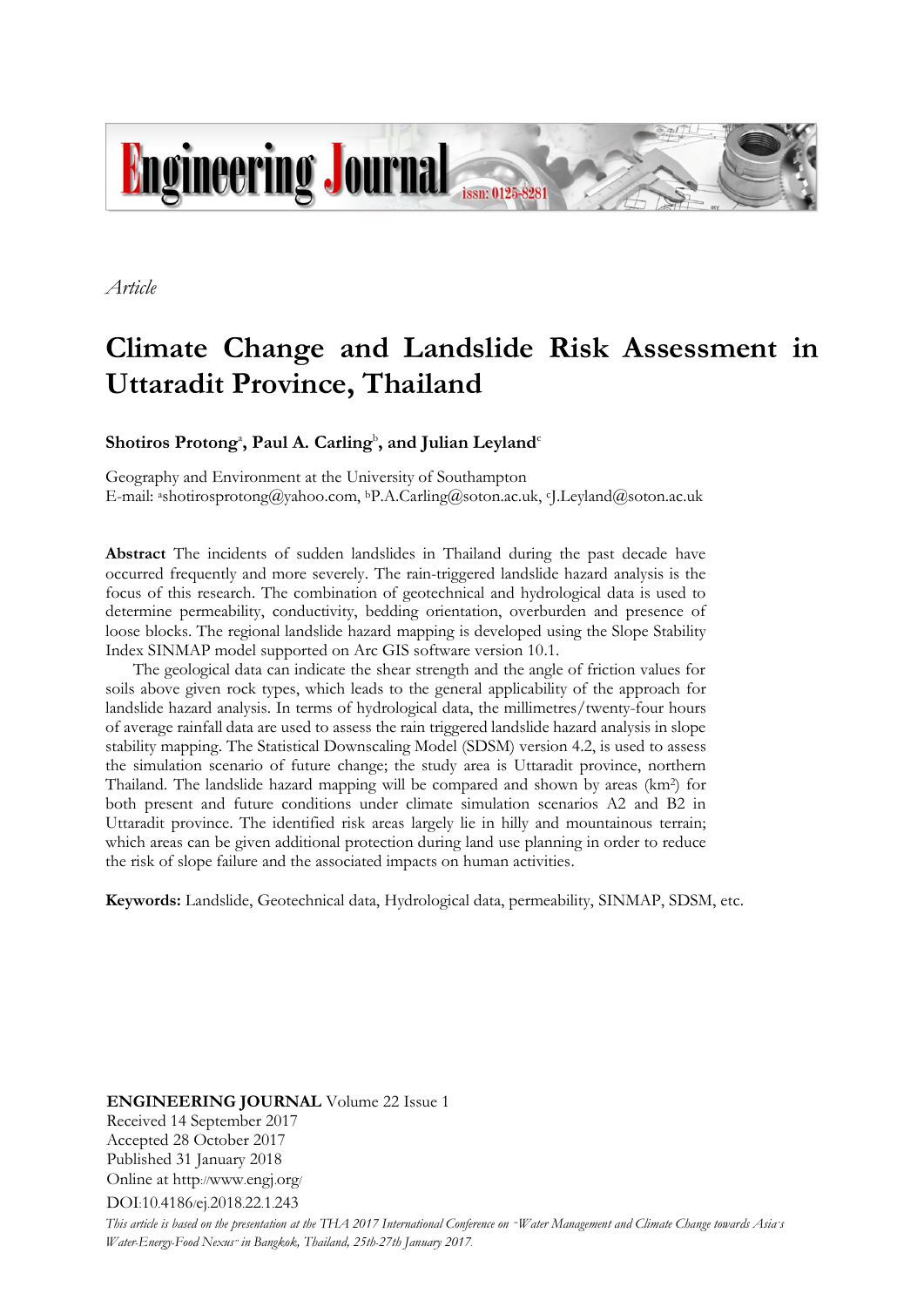# **1. Introduction**

Landslide occurrences have been related to extreme rainfall events and changes in the monsoon, therefore climate change problems have been affecting global communities, with heavier rainfall causing severe landslides, floods or longer consecutive dry days causing severe drought which effect slope stability. Thailand also suffers from the effects of climate change. Landslides cause severe damage, including loss of lives, property, disruption of infrastructure and broader economic impacts. Landslides occur in several regions in the southern and the northern parts of Thailand, especially during the rainy season. Evidently, landslides are caused by intense rainfall in the hilly and mountainous terrains [1] but little additional information is available.

Rainfall occurrences are dependent on atmospheric circulation patterns which are driven by the El Niño-Southern Oscillation (ENSO) and other patterns of variability. The relationship between the atmospheric circulation change and climate change can shift the storm tracks and the tropical sea-surface temperature patterns. The El Niño-Southern Oscillation is a coupled ocean-atmosphere phenomenon and involves warming of tropical surface water and ocean circulation. The Southern Oscillation leads to changes in the wind track, which affects tropically circulated precipitation. The global atmospheric circulation depends on the pattern of variability; this circulation is also associated with regional climate in each location in terms of the storm track, the pole-ward fluxes of heat, moisture and momentum. Furthermore, there are seasonal and longer time-scale effects leading to flooding, drought occurrence and other disasters [2]. The interaction between atmosphere and ocean circulation are linked with the El Niño-Southern Oscillation, leading to anomalies with the circulation and rainfall.

This study seeks to analyze how the occurrence of landsliding in Uttaradit province will respond under different modelled future emissions of greenhouse gases as indexed by both IPCC emission scenario A2 and B2. A series of scenarios for future greenhouse gas emission can be determined by the IPCC Special Report on Emissions Scenarios (SRES) [3] called "SRES scenarios". In this study, the SRES series comprise two scenario storylines: A2 and B2. The SRES scenario of the A2 storyline describes the development of economic growth and technological change at local and regional levels. On the other hand, the scenario of the B2 storyline refers to the local situation alone, in economic terms, social and environmental sustainability, including environmental protection and social equity [4]. Different precipitation values are evaluated under scenario simulations in both A2 and B2 for landslide analysis in terms of the landslide hazard mapping

The study assesses the parameters of landslide dynamics and indicates the trend of landslide occurrences and the regional landslide hazard mapping under simulation of climate change based on scenario A2 and B2, related to the threshold rainfall values, soil, slope and vegetation characteristics. This study should lead to reduced loss of life and property damage by providing early warning of the location of landslide hazard zones.

#### **2. Case Study**

Uttaradit province is located in the northern part of Thailand between latitude 17<sup>o</sup> 48' and 18<sup>o</sup> 12' north and between longitude 100° 9' and 101° 5' east (see Fig. 1). It has a total area of about 7,838 km<sup>2</sup>. It has borders with Phrea province in the north, and in the east, it is bordered by Laos, while, in the south, it is bordered by Pisanulok province and in the west, by Sukhothai province [5]. Uttaradit province, consists of nine districts: Muang, Laplea, Thapla, Nampat, Bankhok, Faktha, Thongsaenkhun, Phichai and Tron. The nine districts comprise approximately 7,838 km<sup>2</sup> . The terrain can be divided into three types: (i) plains in the river basin, (ii) plains in the mountain valleys and (iii) the high mountainous terrain. The elevations of approximately 50- 100 metres above sea level, are found largely in three districts: Laplea, Tron and Thongsaenkhun. Elevations of 100-400 metres lies in the hilly and undulating areas in the northern and the eastern parts of the province in three districts: Laplea, Nampat and Thongsaenkhun, and the high elevated terrain of 400-1000 metres is also in the northern and eastern parts of the provinces in six districts: Muang, Laplea, Thapla, Nampat, Faktha and Bankhok [5]. The highest point of elevation is about 1,749 metres which occurs in four districts: Thapla, Nampat, Faktha and Bankhok. The incidence of landslides is usually related to the slope angle in elevated terrain. The natural forests also have largely been replaced by agricultural areas, such as annual crops, orchards, rubber plantations and galangal oil in the steep hills. Thus deforestation is one factor related to landsliding, because the soil-binding effect of-root strength is lost by forest clearance. Another local factor is that several regional streams in the mountains are blocked by roads, so both deforestation and road building factors affect landslide occurrences in several regions of the province [5].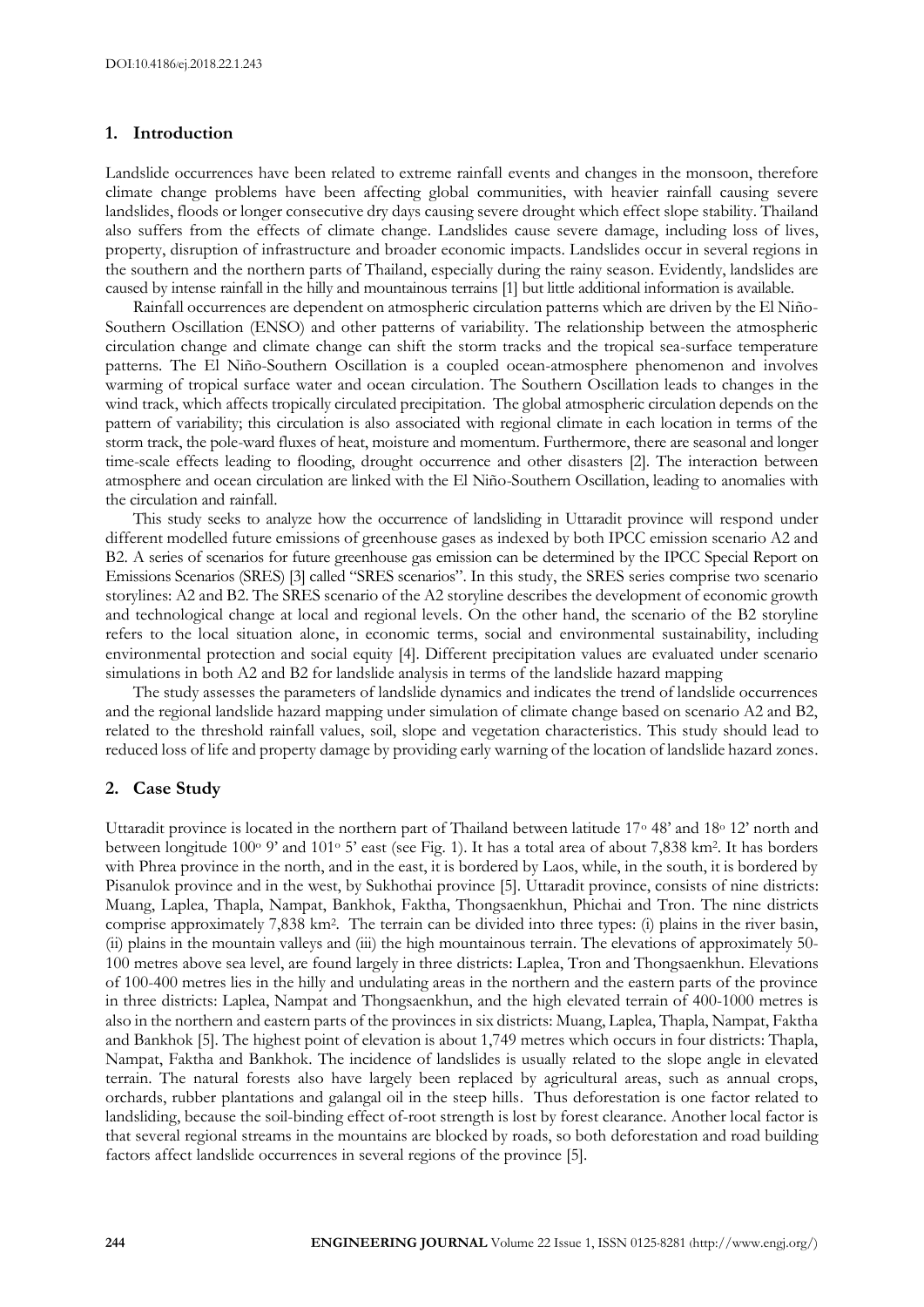

Fig. 1 Location of Uttaradit drainage basins in relation to surrounding basins. The locations of specific districts are also noted.

# **3. Landslide Hazard Mapping Using SINMAP Model**

# **3.1. Implementation of Stability Index Mapping (SINMAP)**

SINMAP software is a tool for terrain stability mapping and is based on infinite slope stability analysis. In this study, the SINMAP is applied to the issue of shallow translational landsliding within an Arc GIS 10.1 framework.

3.1.1 The Stability Index (SI)

a. High hazard classes (0.0-1.0), are defined with three SI value ranges, 0 (defended), 0-0.5 (upper threshold) and 0.5-1.0 (lower threshold) SI values of less than 1 would refer to failure regions.

b. Medium hazard classes (1.0-1.5), are defined with two SI value ranges, 1.0-1.25 (quasi stable) and 1.25- 1.5 (moderately stable).

c. Low hazard classes (>1.5) are defined as stable.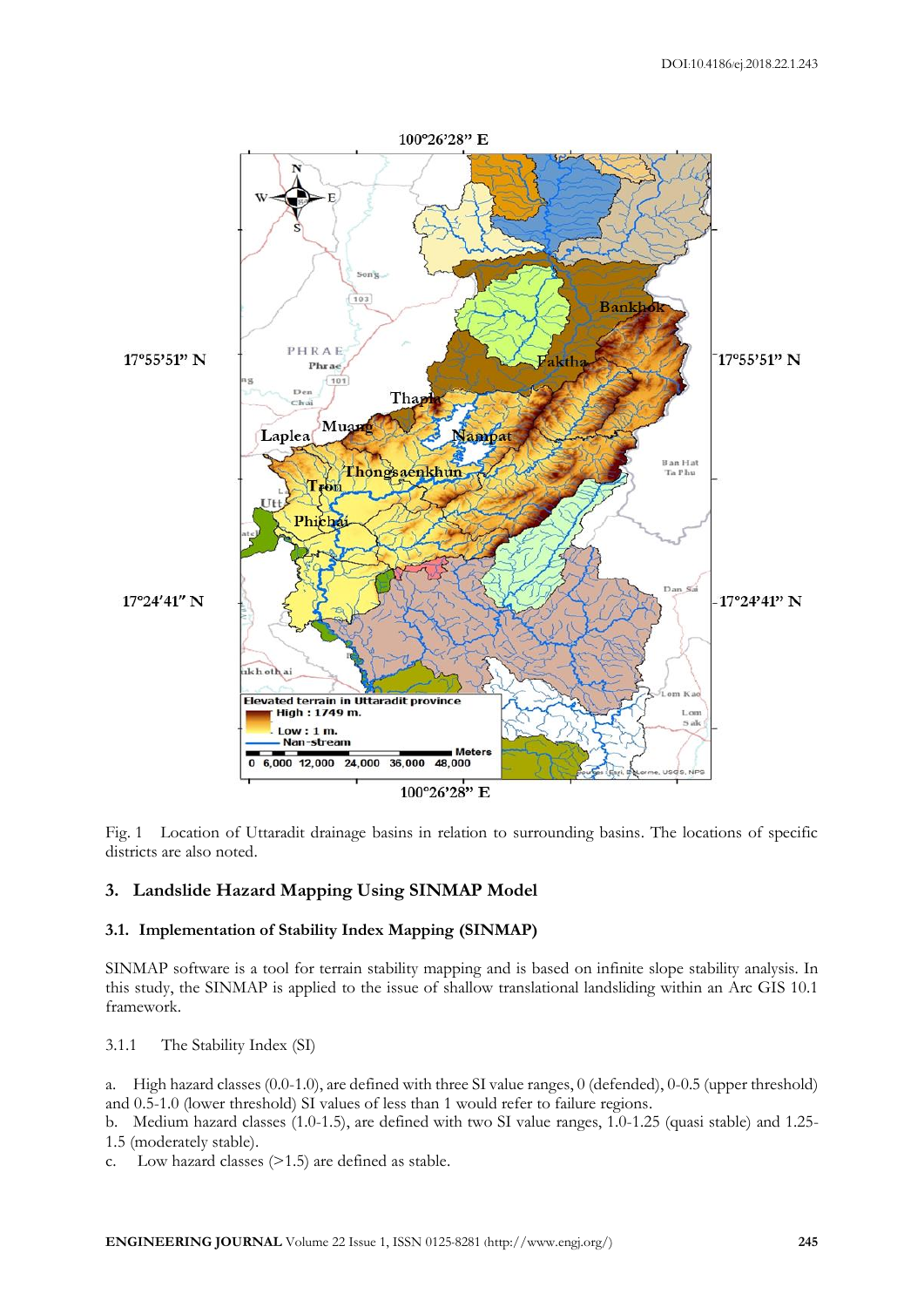The SINMAP model has been developed for use with Arc GIS version 9.0 or higher by computing the slope stability index. Based on the SINMAP approach, a combination of shallow ground water flow is applied to analyze only transitional shallow landslides. The infinite slope stability model is linked with saturated soil depths and pore water pressures which are balanced with the proportion of discharge in catchment areas. All key parameters can be calculated using the SINMAP model, such as specific catchment areas and quantitative soil properties, especially soil properties identified by soil cohesion and root cohesion values. The digital elevation model (DEM) can be determined in terms of topographic values including uncertainty values. The stability index equation was defined by SINMAP as follows [6]:

$$
FS = \frac{C + \cos\theta \left[1 - \min\left(\frac{R}{T\sin\theta}, 1\right)r\right] \tan\phi}{\sin\theta} \tag{1}
$$

3.1.2. Model variables and model parameters

The description of the SINMAP model requires four variable parameters as follows: *C*, (cohesion), ∅ (Internal friction angle), the ratio  $R/T$  and  $\rho_s$  (the soil density).

The variable parameter values are linked with the digital elevation model (DEM) to calculate the *FS* values for each pixel. An inventory of known locations of landslides is used for validating the model output.

# 3.1.3 Landslide inventory points theme

The landslide inventory points theme is a vector dataset used in order to calibrate the model. GPS technique is used to provide the geospatial position of the past landslide inventory points theme in four districts: Maung, Laplea, Thapla and Nampat [7].

#### 3.1.4 Geotechnical data: Cohesion and internal friction angle

The characterization of local residual soils and land use using digital mapping in the six districts of Muang, Laplea, Thapla, Nampat, Bankhok and Faktha, was determined in the field during December 2013. The local residual soils data consisted of soil thickness, cohesivity, permeability and wet soil density values. Otherwise, the land cover/land use was surveyed and represented by vegetation type corresponding with the landslide occurrences, the root cohesion values were calculated for the species of vegetation types [8].

# 3.1.5 Hydrological data: *R/T* as required by the software

The transmissivity  $(T)$  of the hydrological data input is assigned as the vertical significant hydraulic conductivity of soil and is defined by:

$$
T = k s \times b \tag{2}
$$

where the *k<sup>s</sup>* value is the saturated permeability of the material of interest. The *k<sup>s</sup>* value is obtained using the American Standard Test Method (ASTM) in a geotechnical laboratory including soil thickness for calculation of transmissivity (*T* ) values. The *h* is soil depth. The *R* parameter in the SINMAP model is equivalent to the effective recharge for a critical period of wet weather linked with the trigger landslides and is given by:

$$
R = \text{Rainfall} - \text{Evapor} \cdot \text{Par} \cdot \text{Evapor} \cdot \text{Precolation} \tag{3}
$$

The evapotranspiration and deep percolation are negligible values to calculate during rainstorms causing landslides. Due to a steady heavy rainfall, the evapotranspiration and deep percolation would be minimal values as given for example by Fowze et al. (2012) [9].

3.1.6 Digital Elevation Model (DEM) grid theme and pit filled DEM

Based on Arc GIS software, the grid DEM is shown using a raster dataset where the elevation or slope angles may be represented in digital maps of the study areas. In this study, the grid DEM at a 30 metres resolution was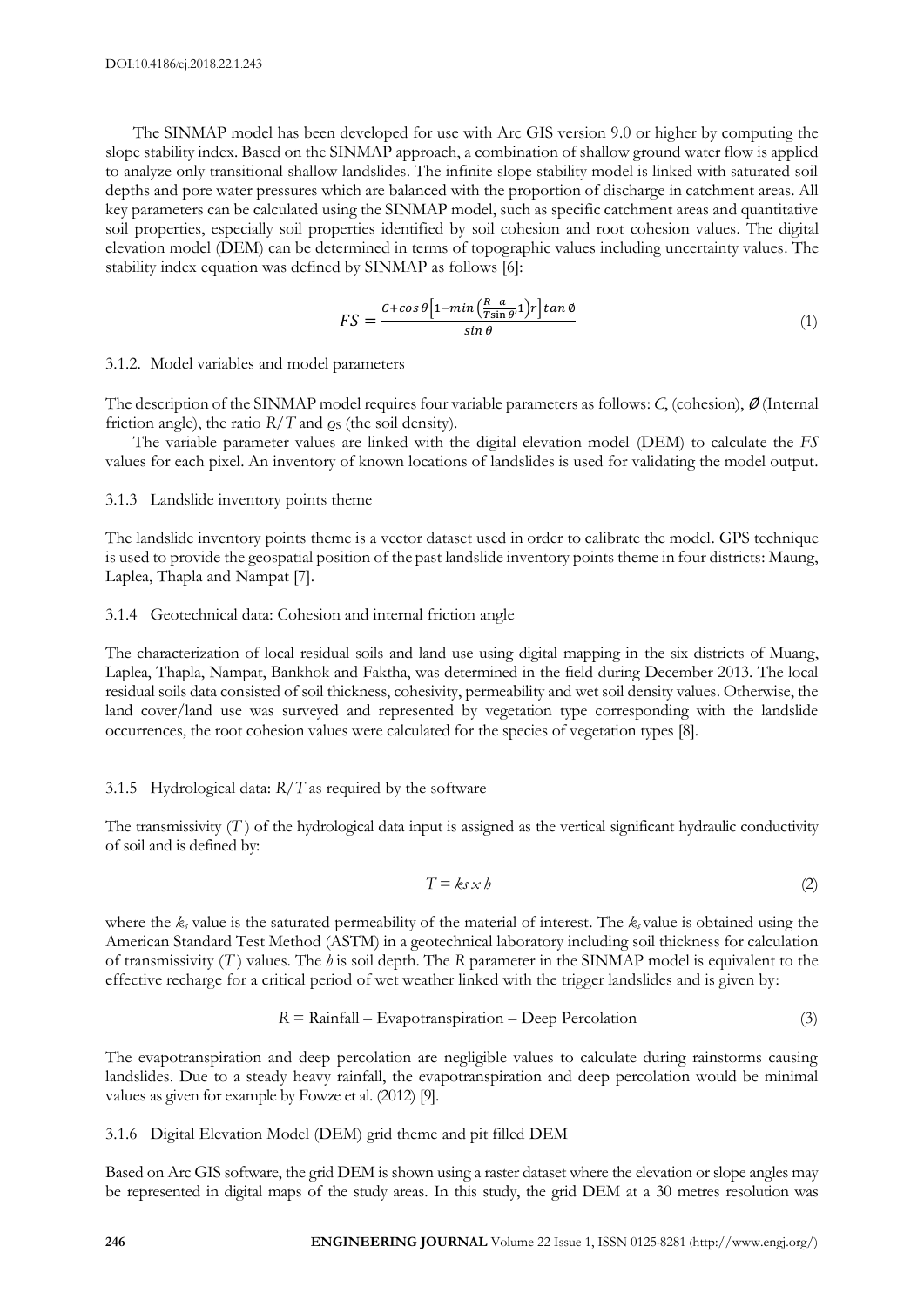downloaded from *www.gdem.ersdac.jspacesytems.or.jp/* and each pixel represents 30 metres on the ground. The output of SINMAP is mapped and defined for the areas of potential terrain instability. The combination of SINMAP Arc map toolbar and an Arc map document within GIS create and display the topographic grid data. Then, the topographic basis of SINMAP was defined by a DEM grid. The grid of soil and hydrological terrain parameters were classified for calibration regions. An overview of the work plan is shown (see Fig. 2).





# **3.2. SINMAP Model Calibration**

In the study area, several parameters are used to regionalize the geology and the land use in the digital mapping data. The geotechnical parameters characterize the slope stability due to the contribution of root and soil cohesion values. The reclassification of land use is grouped by various land use types, such as slash-and-burn agriculture, rubber plantations, annual crops, galangal oil, orchards and bare lands which were surveyed by the author during

December 2013. Whereas, the reclassification of vegetation was grouped by the species of vegetation types, and the root cohesion values referred to by Nilaweera (1994) [8].

As for the SINMAP, variable geotechnical parameters were initially used such as the saturated permeability, strength tests, internal friction angle and soil classification. The corresponding susceptibility classes between the landslide scars and the result of the SINMAP model were compared for model calibration. To provide samples for the geotechnical laboratory analyses, three test pit sample locations in Laplea and Thapla districts were selected according to past landslide occurrences. One test pit was excavated in tambon Maephun in Laplea district and two test pits were excavated in tambon Nam Man in Thapla district because of the past landslide occurrences in 2006. A multi region polygon theme was, accordingly, divided by geological group and soil type. The permeability and the soil density were obtained from consolidate drained (CD) sample as were the shear strength and the angle of friction. In terms of the direct shear test, a consolidation stage was provided for estimating a suitable time of failure, so the rate of displacement related to the coefficient of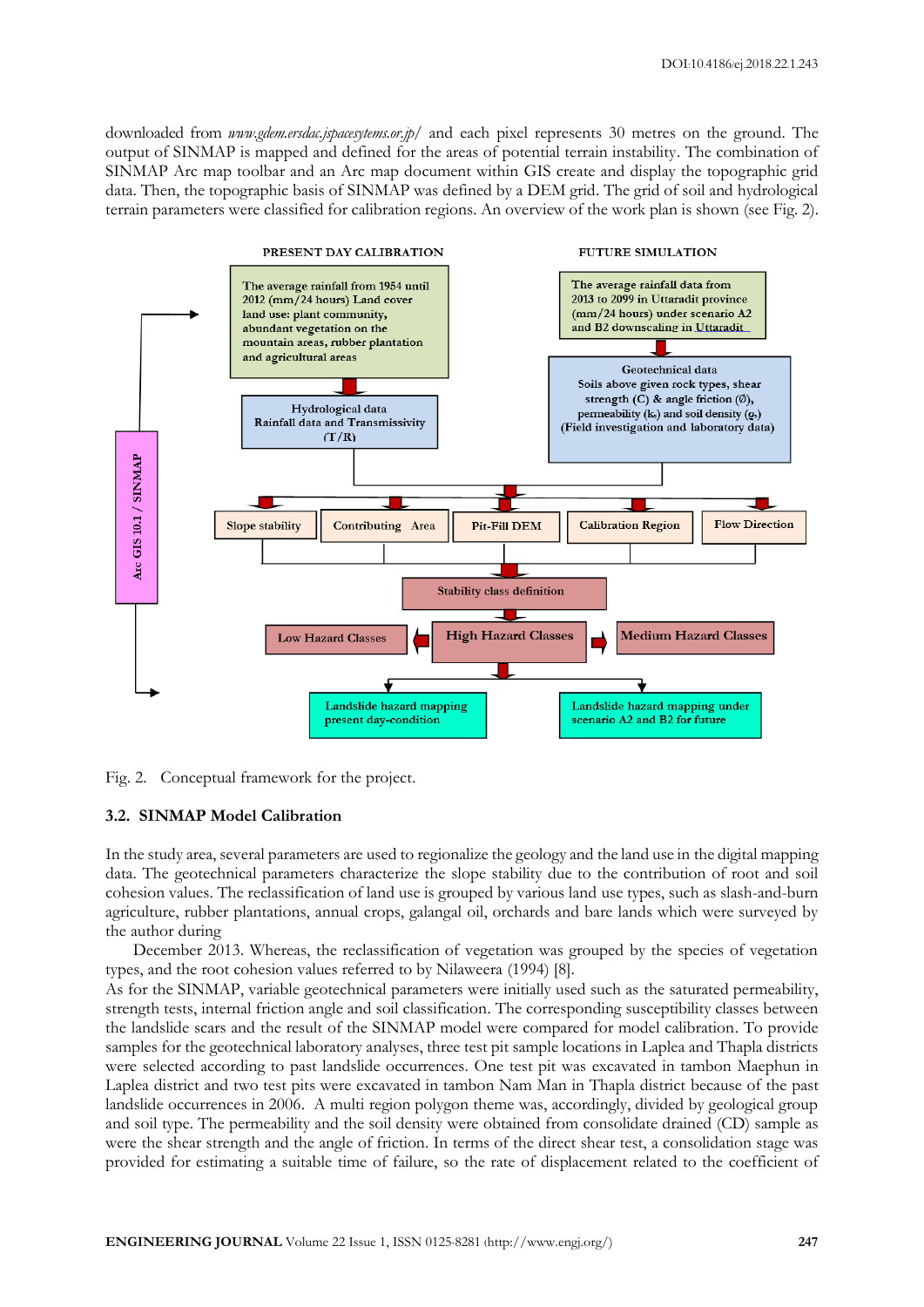consolidation. A consolidate drain (CD) technique requires that the consolidation is completed and the pore water pressure changes during shear are prevented by allowing draining.

The complete set of parameters for the predictions are considered as equivalent to the apparent soil depth (m), the soil density (kg/m<sup>3</sup>), the root cohesion (KPa), the soil cohesion (KPa), the angle of friction, the combined cohesion (KPa), the hydraulic conductivity (cm/sec), the transmissivity (m<sup>2</sup>/day), the recharge (m/day) and *T*/*R* (m). The basis of SINMAP consists of the infinite slope stability and topographic wetness index and is defined by the stability index (SI). SI means the factor of safety that is a measure of the destabilizing factor (effectively increased wetness). Thus, the consolidate drain (CD) technique is consistent with the assumption of SINMAP which includes the increased saturated trend and wetness index model [10].

# **3.3. Sensitivity Analysis in SINMAP Model**

The sensitivity of the SINMAP model is an important part in the probability of landslide assessment. The uncertainty and sensitivity of parameters are computed for each pixel and shown by areas (km<sup>2</sup>) Furthermore, the assessment of the sensitivity analysis directly affects the outcome of the model. The ranges of sensitivity of SINMAP parameters are calculated for the determination of the probability of stability assessment. The rain-triggered landslide hazard analysis was actualized by the relationship between the hydrological and the geotechnical parameterizations. Thus, the sensitivity analysis of the slope stability index model was undertaken by utilizing combined geotechnical and hydrological data. Six parameters were described, analyzed and manipulated by sensitivity analysis. In terms of geotechnical data, (1) dimensionless cohesion, (2) angle of friction, (3) the variability of soil depth, (4) permeability, and (5) the effective recharge (rainfall values) in hydrological data were presented. The sensitivity of (6) slope angle was derived from the digital elevation model (DEM) and linked with the sensitivity index of the Slope Stability Index (SINMAP) model.

# **3.4. Calibration of Present Day Conditions**

Average annual daily rainfall data are used herein during the 1954-2012 period as recorded by the Thailand Meteorological Department (TMD) in Uttaradit province. Rainfall distribution is described by calculation using nine rain stations covering eleven provinces of Uttaradit: Tak, Pisanulok, Khon Kean, Udontani, Lampang, Petchaboon, Phrae, Loei, but there are no complete rainfall values in two rain stations in Sukhothai and Nong Bao Lum Phu. There are nine rain stations which related to the downscaling of the daily precipitation scenario in the future simulation from latitude 16°26' and 18°37' north and between longitude 98°52' and 103°05'east in SDSM software.

# **3.5. The Result of Downscaled Future Climate of Precipitation (Future Simulation)**

The General Circulation Model (GCM) describes the relationship between the rising concentrations of greenhouse gasses and climate conditions at a global and regional scale. However, the GCM cannot extend to describe climate change conditions at the local scale, as it displays at too coarse a spatial resolution. Therefore, the simulation of the Regional Climate Model (RCM) is useful to assess the impact of climate change at the local scale. For climate change in Thailand, the future climate scenarios are simulated at both spatial and temporal scales. The precipitation input is needed to predict for future climate, and the Statistical Downscaling Model (SDSM), was used to assess the simulation scenario of future change for latitude 16°26' and 18o37' north and between longitude 98o52' and 103o05' east in the SDSM software. Rainfall distribution is described by calculation using nine rain stations covering eleven provinces of Uttaradit. The baseline period of observed daily rainfall data (mm) 1961-1990 was generated for SDSM calibration for each of the nine central rain stations.

For the period 1961-2012, observed rainfall was a baseline for calibration in SDSM and START software covering nine rain stations in the nine provinces of Uttaradit, Pisanulok, Loei, Tak, Khon Kaen, Phrae, Udontani, Lampang and Petchaboon in the northern and northeastern parts of Thailand between latitude 16o26' and 18o37' north and between longitude 98o52' and 103o05' east (see Fig. 3). This Phrae Lampang Uttaradit Loei Udontani Tak Pisanulok Petchaboon Khon Kaen ensemble was used to compare observed and modelled annual rainfall during the 1961-2099 period for both climate scenarios A2 and B2. The SDSM output, derived from the HadCM3 model, was chosen for precipitation prediction during the period 1961- 2099 under simulation scenarios A2 and B2, whilst, the climate change data in Southeast Asia are assessed by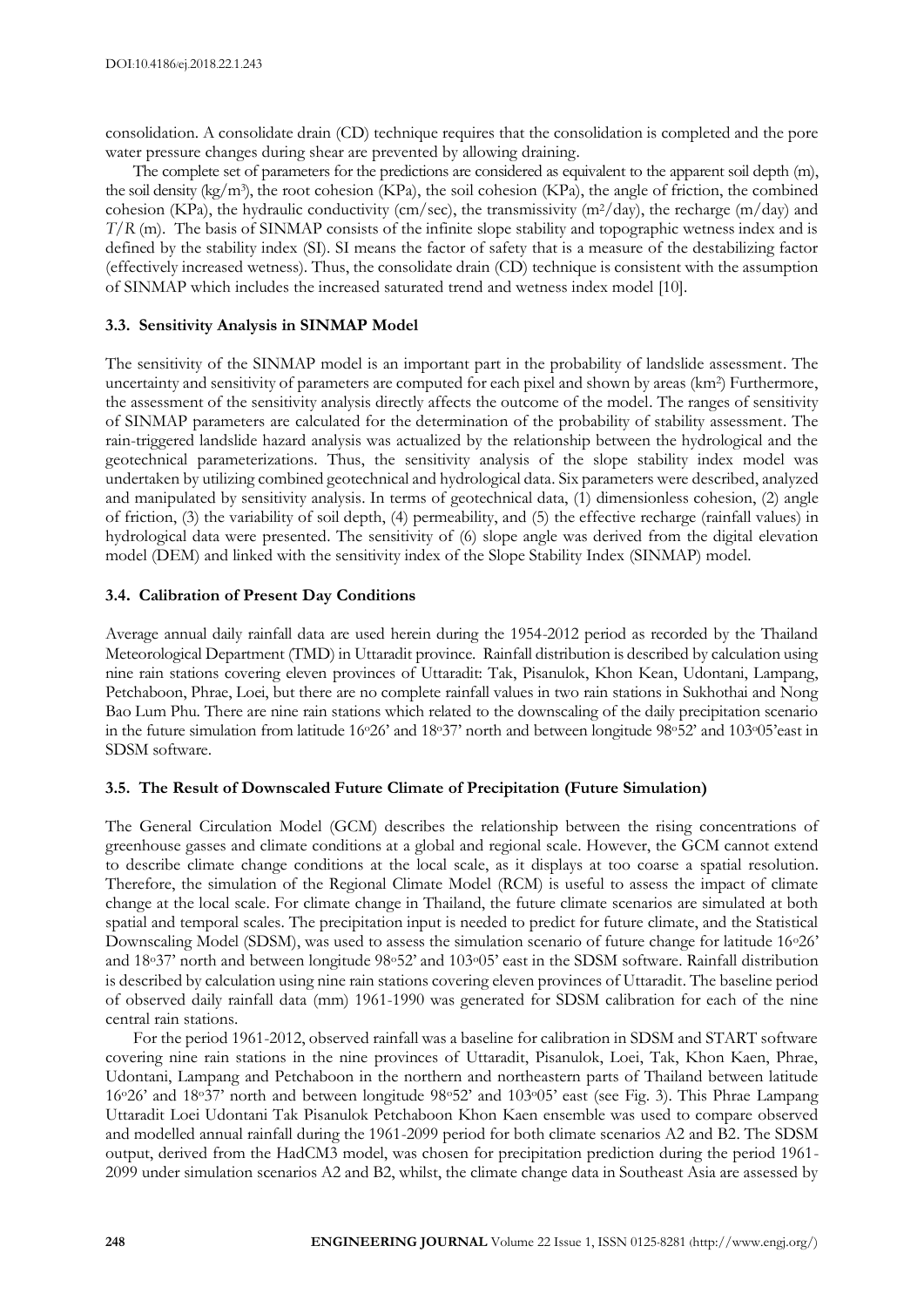the Southeast Asia START Regional Centre, especially the precision of software, PRECIS and GCM datasets are downscaled in a regional climate model [11].



Fig. 3. Latitude and longitude in each province covering nine provinces by SDSM and START.

During the period of 2013-2099, the annual precipitations of climate scenario A2 and B2 were represented by a graph for both SDSM and START. The average of observed annual rainfall volumes during 1961-2012 and the annual modelled rainfall volumes, both SDSM in simulation scenario A2 and B2 and START in simulation scenario A2 and B2, during 1961 - 2099 are presented by a graph covering nine rain stations (see Fig. 4).



Fig. 4. Observed annual rainfall during 1961-2012, and the predicted annual rainfall quantities, both START in scenario A2 and B2 and SDSM in scenario A2 and B2 (five lines in the graph), during 1961-2099 covering nine rain stations.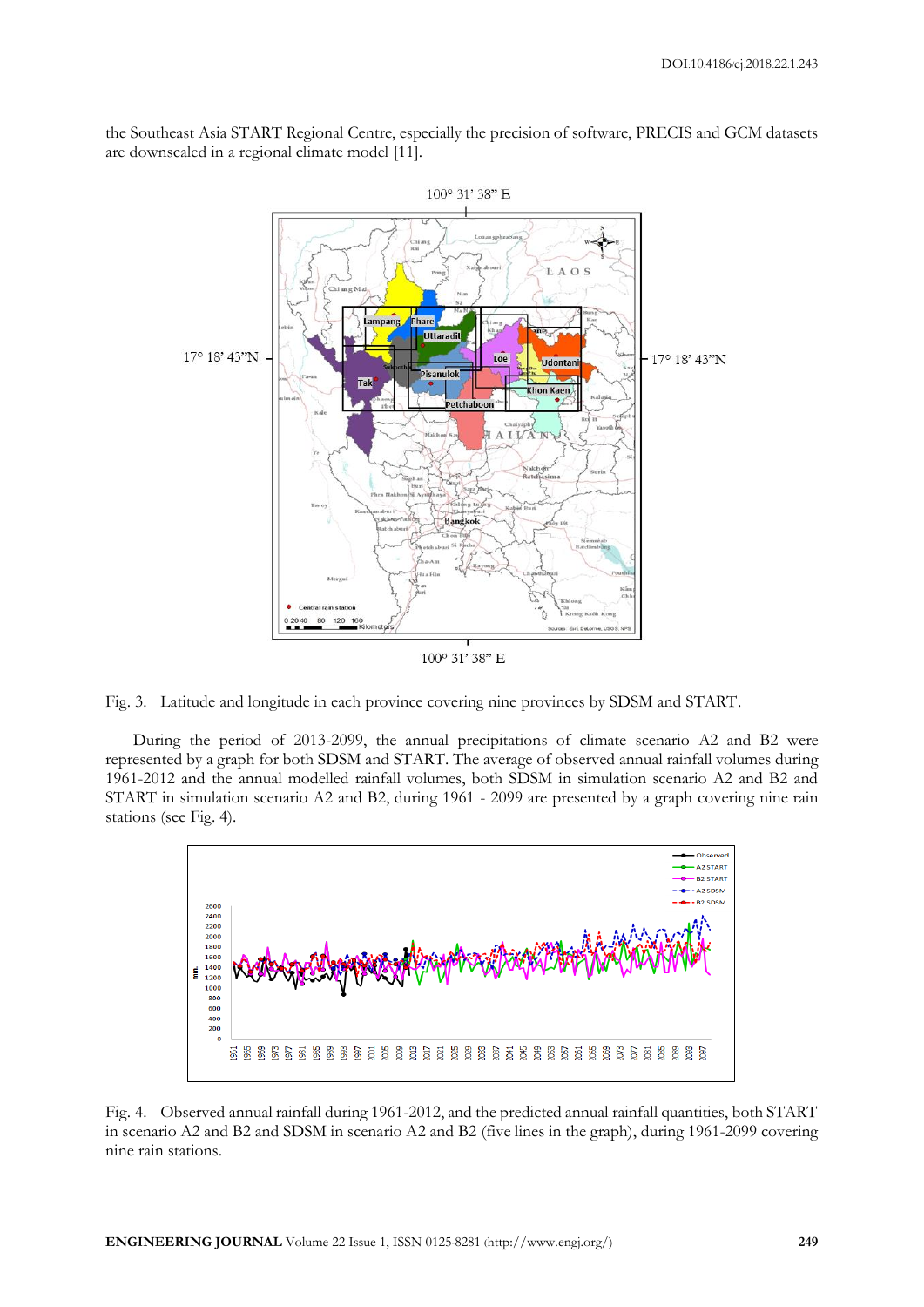The comparison between observed and modelled rainfall: SDSM and START presented approximately 3.78% and 5.35% difference from 1961 to 2012 respectively.

# **4. Calibration and Sensitivity of SINMAP Model**

The first section presents the setup and calibration of the SINMAP model through comparison between landslide areas of the SINMAP output and past landslides in 2006 in Laplea and Thapla districts in Uttaradit province. The second section describes analysis of the sensitivity of the SINMAP model parameters: dimensionless cohesion, angle of friction, soil thickness, permeability, rainfall and slope angles; which are varied and output is shown by the zonation of hazard classes (km<sup>2</sup> ).

#### **4.1 Calibration of SINMAP Model**

The landslide scar areas in both tambon Meaphun in Laplea district and tambon Namman in Thapla districts were presented for the SINMAP calibration under observed rainfall conditions in 2006, the landslide scars overlapped with three hazard classes: high, medium and low and also overlapped slope gradients of steep slopes, low slopes and flats. The high percentages of landslide scar areas overlapped with high and medium hazard classes and both steep slopes and low slopes. On the other hand, the low percentages overlapped with the low classes and flats. When the past landslide occurred, soil mass moved downward along a roughly planar surface. The failure covered several kilometres, so the low hazard class (safety areas) and slope gradients of 0<sup>o</sup>– 10<sup>o</sup> (flat) were found in the lower landslide scar and runout areas.

As for the calibration in two tambons, approximately 80.15% of SINMAP output (averaged by adding the percentage of both high and medium classes in two tambons) and 86.5% slope gradients (averaged by adding the percentage of both steep slopes and low slopes in two tambons) were presented as above. This result means that both high and medium classes and steep slopes and low slopes are linked to each other. These two percentages can confirm the efficiency of the SINMAP model, that it is suitable for landslide analysis. Therefore, in this study, the zonation of landslide risk should cover all areas of high and medium classes, and cover about, 19.85% of low class areas (percentage remaining i.e. (100-80.15)).

#### **4.2 Sensitivity of SINMAP Model**

As for the sensitivity of SINMAP parameters, the slope gradients were known throughout Uttaradit and five SINMAP parameters: dimensionless cohesion, angle of friction, soil depth, permeability and rainfall were presented for the Thapla district. There are five main parameters: slope gradients, dimensionless cohesion, angle of friction, permeability and rainfall.

As for sensitivity, the high hazard class areas increase from 186.5 to 362.2 km<sup>2</sup> when rainfall values increase values from 50 to 300 mm/day, on the other hand the high hazard class areas decrease from 236.4 to 0 km<sup>2</sup> , when the range of dimensionless cohesion increases from 0 – 0.25 to 1 – 1.5. In terms of angle of friction, the high hazard class areas decrease from 1,224 to 120 km<sup>2</sup>, when the range of angle of friction increases from  $5^{\circ}$  –  $10^{\circ}$  to  $35^{\circ}$  –  $45^{\circ}$ . The high hazard class areas increase from 136.7 to 628.7 km<sup>2</sup> when permeability values decrease from E-04 to E-05 cm/sec. The four parameters relate to landslide susceptibility and SINMAP theory, including slope gradients. The reason, as analyzed above, is that the regression of four parameters is shown in high hazard class areas. Regression analysis is used to show the correlation in terms of linear regression. As described in the graph, the regression of the relationship of high class areas and the main four parameters: dimensionless cohesion, angle of friction, permeability and rainfall are presented. The regression between rainfall values and high class areas has a regression  $r^2 = 0.99$  for SINMAP model (see Fig. 5), on the other hand the regression between high class areas and all three parameters: dimensionless cohesion, angle of friction, permeability have negative slopes. The value of the correlation coefficient both rainfall and angle of friction are good (r<sup>2=0.99</sup>), and higher than other parameters. The correlation coefficient of dimensionless cohesion and permeability are presented:  $(r^2=0.75)$  and  $(r^2=0.57)$ . The reason, as analyzed above, is that five parameters are sensitive for landslide analysis in SINMAP model, while the most important are slope gradients and rainfall.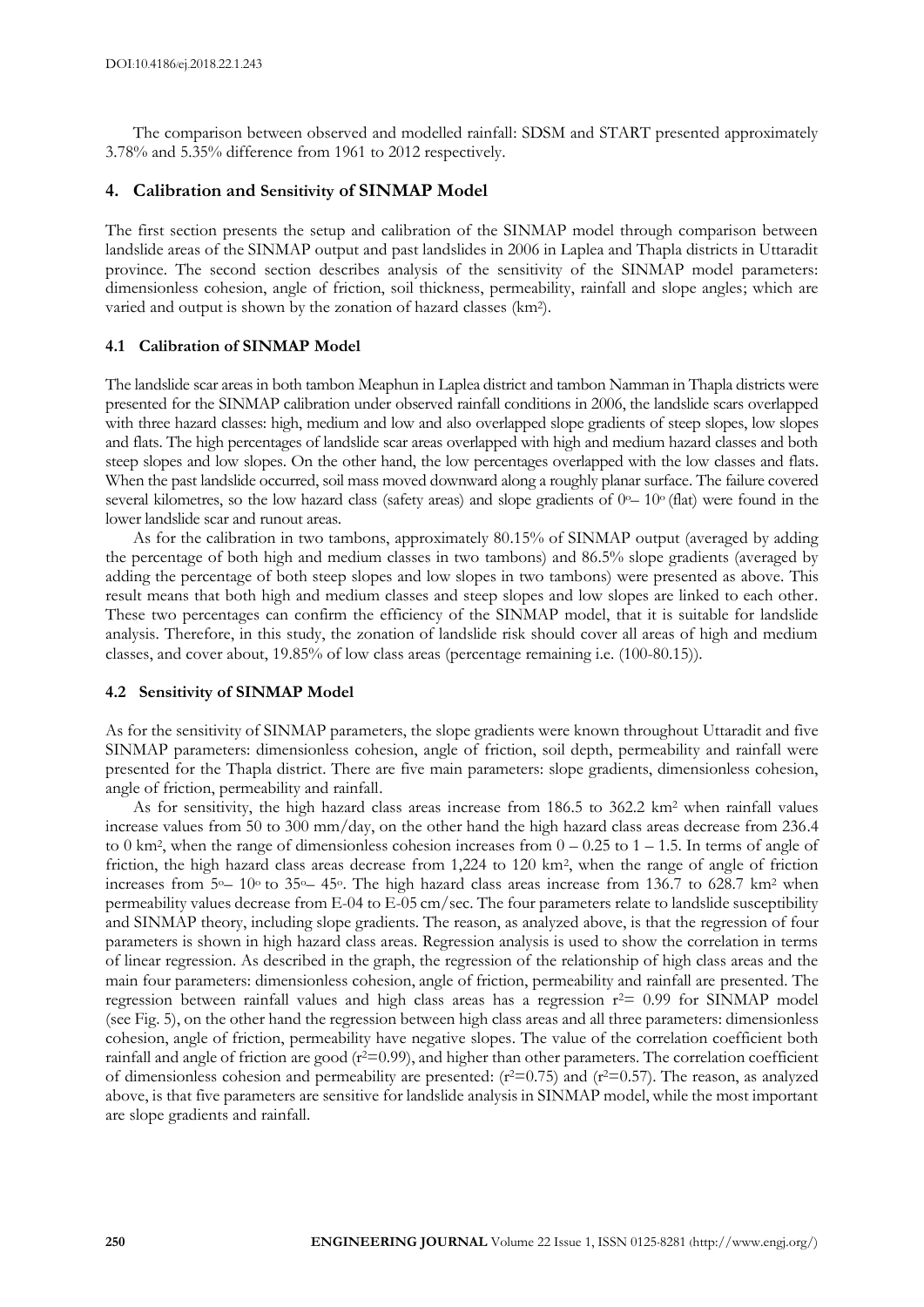

Fig. 5. Correlation coefficient of rainfall permeability and dimensionless cohesion related to the high hazard class areas (km<sup>2</sup> ) (failure regions).

# **5. The Result of Landslide Hazard Mapping Comparing Present-Day Conditions and Future Simulation**

This result is divided into three sections. The first section describes the landslide hazard mapping for the present-day conditions in Uttaradit province, calculating rainfall values from 1954 to 2012. Then in the second section, the landslide hazard mapping in the future simulation during 2013-2099 will be forecast by SDSM program version 4.2 and START. Finally, the comparison of zonation of landslide risk (km<sup>2</sup> ) in the landslide hazard mapping, between both the calibration of present-day conditions and the future simulation, are presented by SINMAP software on Arc GIS version 10.1.

The relationship between the three hazard classes and three slope gradients were presented for each district. The zonation of landslide risk presented in all areas of high and medium classes and 19.85% of low class areas and also classified as steep slope, low slope and flat areas in nine districts: Muang, Thapla, Laplea, Nampat, Thongsaenkhun, Faktha, Bankhok, Tron and Phichai. The three-dimensional representation of slope gradients and mountainous areas are shown (see Fig. 6). Steep slopes, low slopes and flats presented in three hazard classes: high, medium and low (see Figs. 7-8).



Fig. 6. Three-dimensional representation of real hilly and mountains by google earth showing the mixture of steep slopes, low slopes and flats between latitude 17o 45' 57'' north and longitude 100o 13' 35'' east.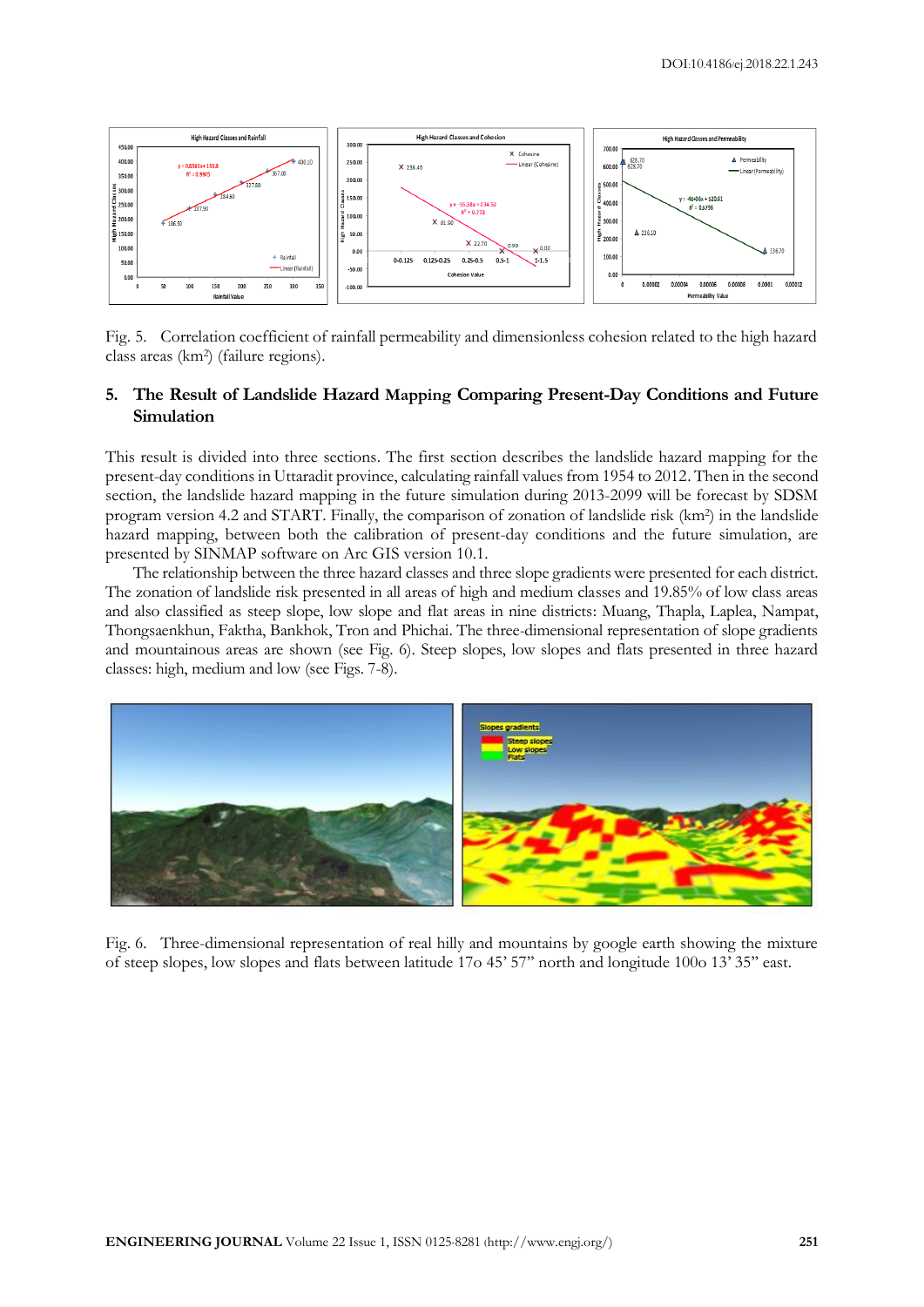

Fig. 7. Comparison between steep slope, low slope and flat areas showing in the high, medium and low hazard classes in three-dimensional representation of hilly and mountainous areas.

The zonation of landslide risk between present-day conditions and future simulation present in steep slope, low slope and flat areas in each district. The increasing rainfall in the future, most steep slope and low slope areas occur in high hazard classes, and then it will occur in medium and low classes respectively. Some parts of steep slopes and low slopes remained showing in medium and low classes. Most of flats were found in low classes. The high class areas will increase, while the medium and low class areas decrease when rainfall increase. Therefore, the increasing rainfall lead to the situation of instability (medium classes), becoming failure regions (high classes) and the situation of safety areas (low classes), becoming instability (medium classes). Therefore, rainfall is quite important for failure in both steep slope and low slope areas. Finally, the comparison of landslide risk and rainfall under present-day conditions and in the future simulation increases, showing in each district. The zonation of landslide risk is nearly the same between the present and in the future simulation. On the other hand, the increase of rainfall in the future will increase the high hazard class areas (failure regions), especially in steep slope areas, while the medium and low hazard class areas will decrease. Some areas of medium and low hazard classes become the high hazard class areas in steep slopes, low slopes and flat areas respectively. Thus, the increase of rainfall directly relates to the increase of landslide risk (failure region) in each district, while characteristics of soil (cohesive soil and permeability) also affect the risk areas.

# **6. Discussion**

# **6.1 SINMAP and Quantitative Analysis**

The high hazard class area (failure region) was compared with the landslide scars in tambon Maephun in Laplea district and in tambon Namman in Thapla district. The high hazard class area (failure region) and the landslide scar were very different. The potential failure region covered more area than just the landslide scar. The failure region in tambon Maephun in Laplea district is about 41.04 km<sup>2</sup> , while the landslide scar is approximately 26.8 km<sup>2</sup>. In tambon Namman in Thapla district, the failure region is approximately 139.8 km<sup>2</sup>, while the landslide scar is only approximately 13.1 km<sup>2</sup>. The difference between the failure region and the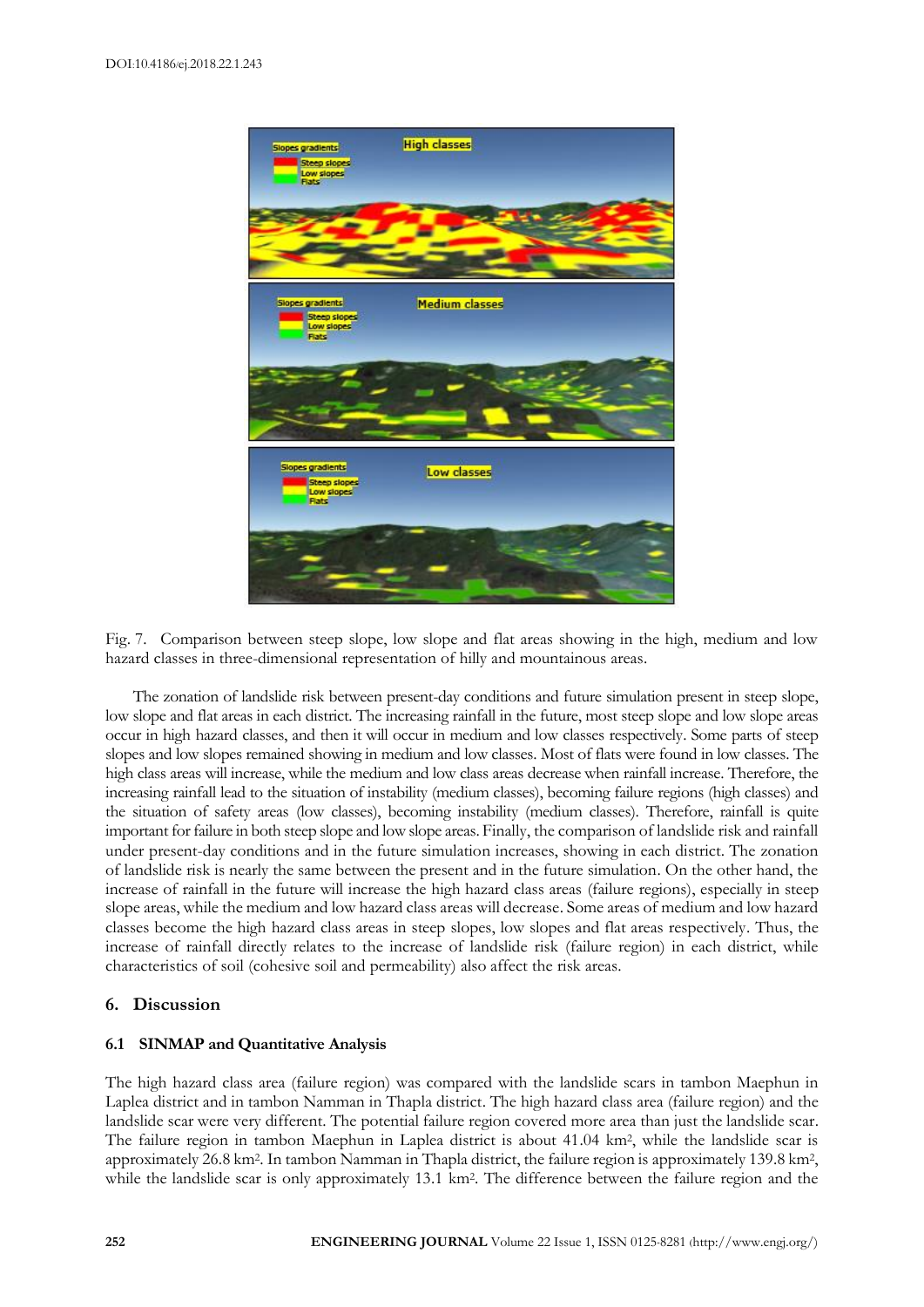landslide scar are presented. The failure region was bigger than the landslide scar because the rainfall occurred in some parts of the mountains in the past. Orographic rain is associated with the elevation of mountains, when the moist air rises over the mountain and it rains on the windward side. However, the result showed that the zonation of landslide risk and slope gradient areas was linked with each other.

The zonation of landside risk should be compared with the areas of slope gradient. The result shows that the zonation of landslide risk and slope gradient areas is linked to each other. The zonation of landslide risk is calculated by adding 100% of both high and medium hazard classes and 19.85% of low hazard class, while slope gradients are also calculated by adding 100% of both steep and low slope areas and 19.85% of flat areas. Both the zonation of landslide risk and slope gradients presented in tambon Maephun in Laplea district: 88.6 km<sup>2</sup> and 109.8 km<sup>2</sup> respectively and in tambon Namman in Thapla district: 180.1 km<sup>2</sup>and 210.4 km<sup>2</sup>. Therefore, the percentage of risk is 80.7% in tambon Maephun in Laplea district and 85.6% in tambon Namman in Thapla district. It means that the SINMAP output (the zonation of landslide risk) is linked with the slope gradients in both tambon Maephun in Laplea district and in tambon Namman in Thapla district.

# **6.2 The Dominant Parameters: Slope Gradients and Rainfall**

Three slope gradients: steep slopes, low slopes and flats are related to three hazard classes: high, medium and low. Increase of rainfall from 50 to 300 mm/24 hours is dominant for increasing the high hazard classes on three slope gradients: steep slopes, low slopes and flats. Then, the areas of steep slope decrease, while low slope and flat areas increase in the medium hazard classes. All three slope gradient areas decrease in the low hazard classes. First the high hazard class areas occurred in steep slope areas, and then in low slope and flat areas respectively, when high class areas increased. The medium class areas occurred in the steep slope, low slope and flat areas that remained from the high classes. When the high class areas increased, the high class areas covered some parts of medium class areas. The medium class areas covered some parts of low class areas, and then low class areas decreased. The failure region increases in all three slope gradient areas: steep slope, low slope and flat areas when rainfall increases from 50 to 300 mm/24 hours.

# **6.3. Dimensionless Cohesion and Angle of Friction**

In addition, the behaviour of dimensionless cohesion values (shear strength & root strength) directly affected the low hazard classes (safety area). Increased dimensionless cohesion ranges could reduce high (failure region) and medium (instability) class areas in hilly and mountainous areas, becoming low hazard class areas (safe). The dimensionless cohesion values of 0.5 - 1.0 present for safe areas (low hazard classes) in the hilly and mountainous terrains. For example, shallow roots of annual crops in agricultural areas (1.10 kPa of root strength value) and bare land (0 kPa of root strength value) are found in land cover/land use areas. On the other hand, with roots both in the horticultural area (slash-and-burn agriculture, annual crops and galangal oil) and teak (semi-natural and forest plantation (mainly teak) on the mountain areas (1.10 - 2.94 kPa of root strength value) cover all areas of land cover/land use areas. Approximately 82.8% of steep slope areas, 30.2% of low slope area and 0.47% of flat areas present for failure regions both with root and without roots (0 – 1.10 kPa), while approximately 55.9% of steep slope areas, 6.52% of low slope areas and 0.01% of flat areas present for failure regions with roots in all areas  $(1.10 - 2.94 \text{ kPa})$ . Therefore, the failure regions (km<sup>2</sup> ) on three slope gradients: steep slopes, low slopes and flats can be reduced on slopes because roots cover all areas of hilly terrain.

# **6.4. The Relationship between the Trends of Rainfall and Slope Gradients in Three Hazard Classes in the Future**

This result show the correlation between three hazard classes and rainfall conditions in each five years periods from 2013 to 2099. Regression analysis is used to show the correlation in linear terms. It can be seen that the trend of the four simulations is similar among all regressions between three hazard classes and rainfall values. The trend of the four simulations among all regressions between the high hazard classes and rainfall values is positive, while the trend of the four simulations among all regressions between the medium and low hazard classes and rainfall values is negative.

These results mean that the increasing rainfall leads to the situation of instability (medium classes), becoming failure regions (high classes) and the situation of safety areas (low classes), becoming unstable (medium classes). The slope gradients: steep slopes, low slopes and flats in three hazard classes: high, medium and low are linked to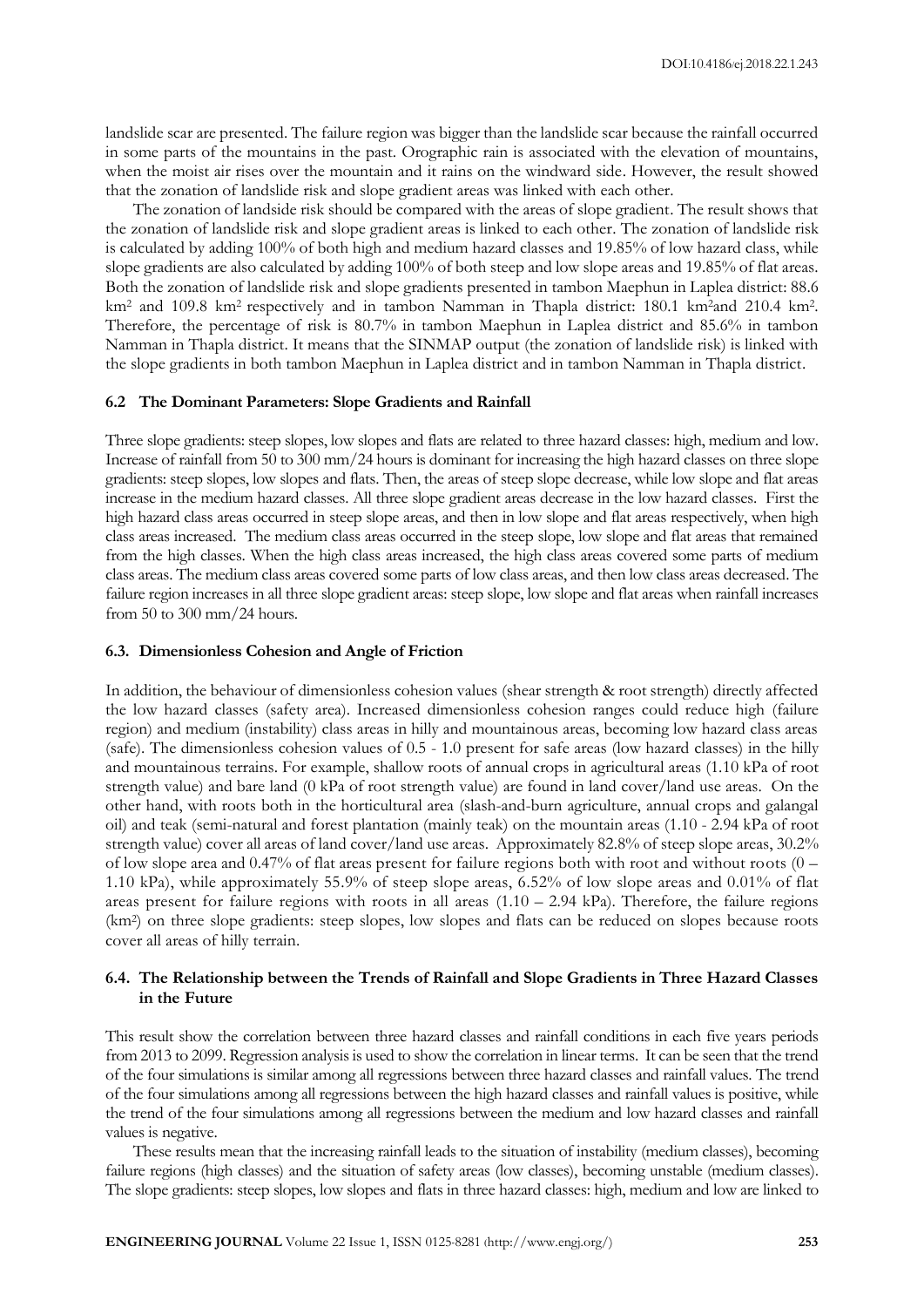each other. The correlation coefficient of three slope gradients: steep slopes, low slopes and flats in high hazard classes and rainfall is positive, while the correlation coefficient of three slope gradients: steep slopes, low slopes in medium hazard classes and rainfall is negative. The correlation coefficient of flats in medium hazard classes and rainfall is positive. In low hazard classes, the correlation coefficient of all three slope gradients: steep slopes, low slopes and flats is negative (see Figs. 8-10).



Fig. 8. The correlation of three slope gradients: steep slopes, low slopes and flats in the high hazard classes.



Fig. 9. The correlation of three slope gradients: steep slopes, low slopes and flats in the medium hazard classes.



Fig. 10. The correlation of three slope gradients: steep slopes, low slopes and flats in the low hazard classes.